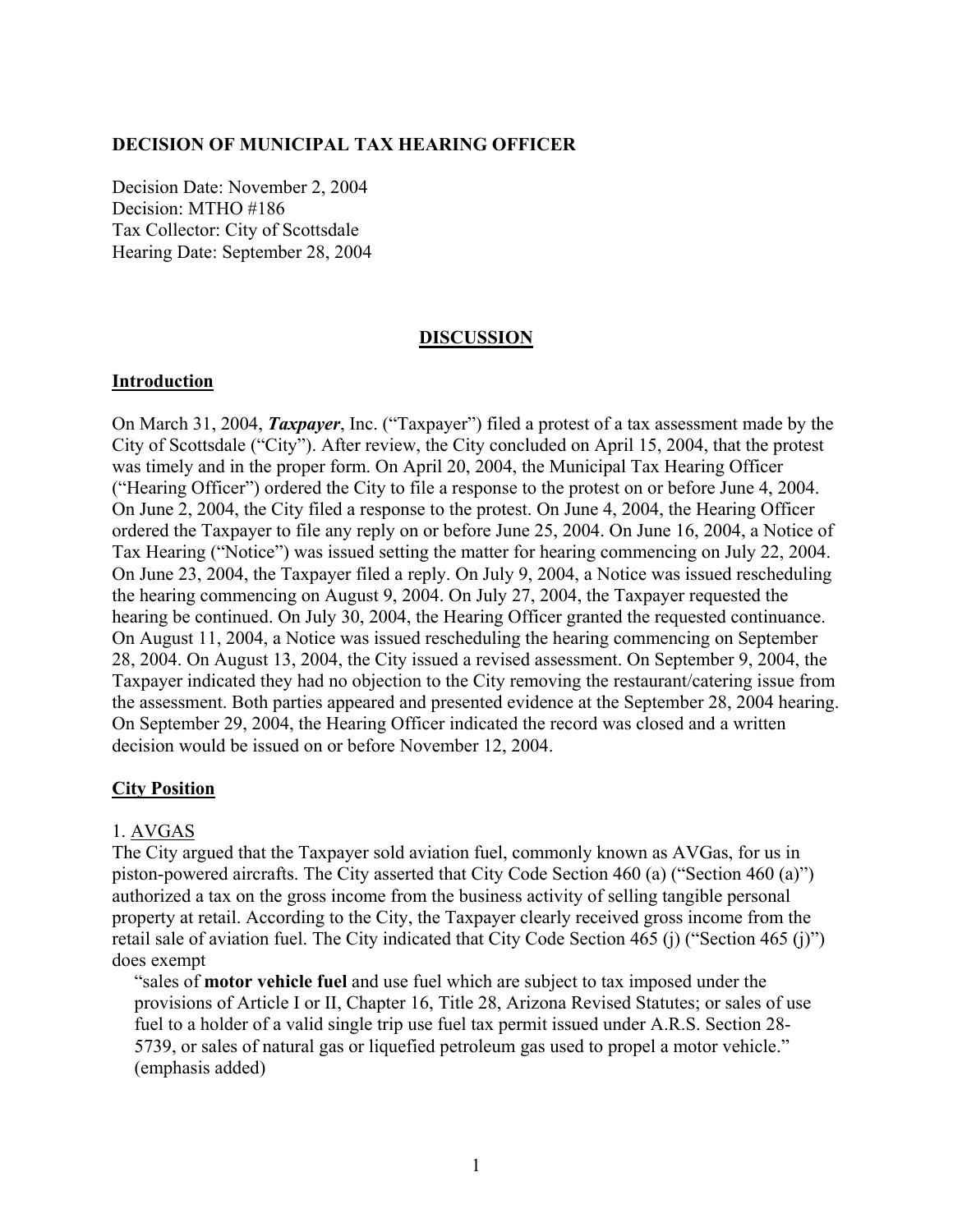A.R.S. Section 28-5601(19) defines motor vehicles as:

". . . a self-propelled vehicle required to be licensed or subject to licensing for operation on a highway."

A.R.S. Section 28-101(13) defines motor vehicle fuel as:

"all products that are commonly or commercially known or sold as gasoline, including casinghead gasoline, natural gasoline, and all flammable liquids, and that are composed of a mixture of selected hydrocarbons expressly manufactured and blended for the purpose of effectively and efficiently operating internal combustion engines. **Motor vehicle fuel does not include** inflammable liquids that are specifically manufactured for racing motor vehicles and that are distributed for and used by racing motor vehicles at a racetrack, use fuel as defined in Section 28-5601, **aviation fuel,** fuel for jet or turbine powered aircraft or the mixture created at the interface of two different substances being transported through a pipeline, commonly known as transmix."

The City argued that the Taxpayer is not selling motor vehicle fuel, but is selling aviation fuel as defined by A.R.S. Section 28-101(5) as following:

"all flammable liquids composed of a mixture of selected hydrocarbons expressly manufactured and blended for the purpose of effectively and efficiently operating an internal combustion engine for use in an aircraft but does not include fuel for jet or turbine powered aircraft."

Based on the above, the City argued the sale of aviation fuel by the Taxpayer is subject to privilege tax under the retail classification of the City Code.

### 2. *ABC* Commissions

According to the City, the Taxpayer receives monthly gross income in the form of commissions from *ABC* Corporation ("*ABC*") for a right to use the Taxpayer's property. The City asserted that City Code Section 445 (a) ("Section 445 (a)") states the following:

"The tax rate shall be at an amount equal to one and four tenths percent  $(1.4\%)$  of the gross income from the business activity upon every person engaging or continuing in the business of …licensing for use of real property to the final licensee located within the City for a consideration  $\cdots$ 

Further licensing for use is defined in City Code Section 100 ("Section 100") as follows:

"…Any agreement between the user ('licensee') and the owner or the owner's agent ('licensor') for the use of the licensor's property whereby the licensor receives consideration, where such agreement does not qualify as a 'sale' or 'lease' or 'rental' agreement."

The City argued that the Taxpayer received commissions from *ABC* for the license to sue the Taxpayer's facilities. As a result, the Taxpayer was assessed a tax on the gross income received for providing a license for use of real property pursuant to Section 445 (a). The City asserted this was different than the tax on *ABC* for the business activity for the rental of tangible personal property pursuant to City Code Section 450 ("Section 450").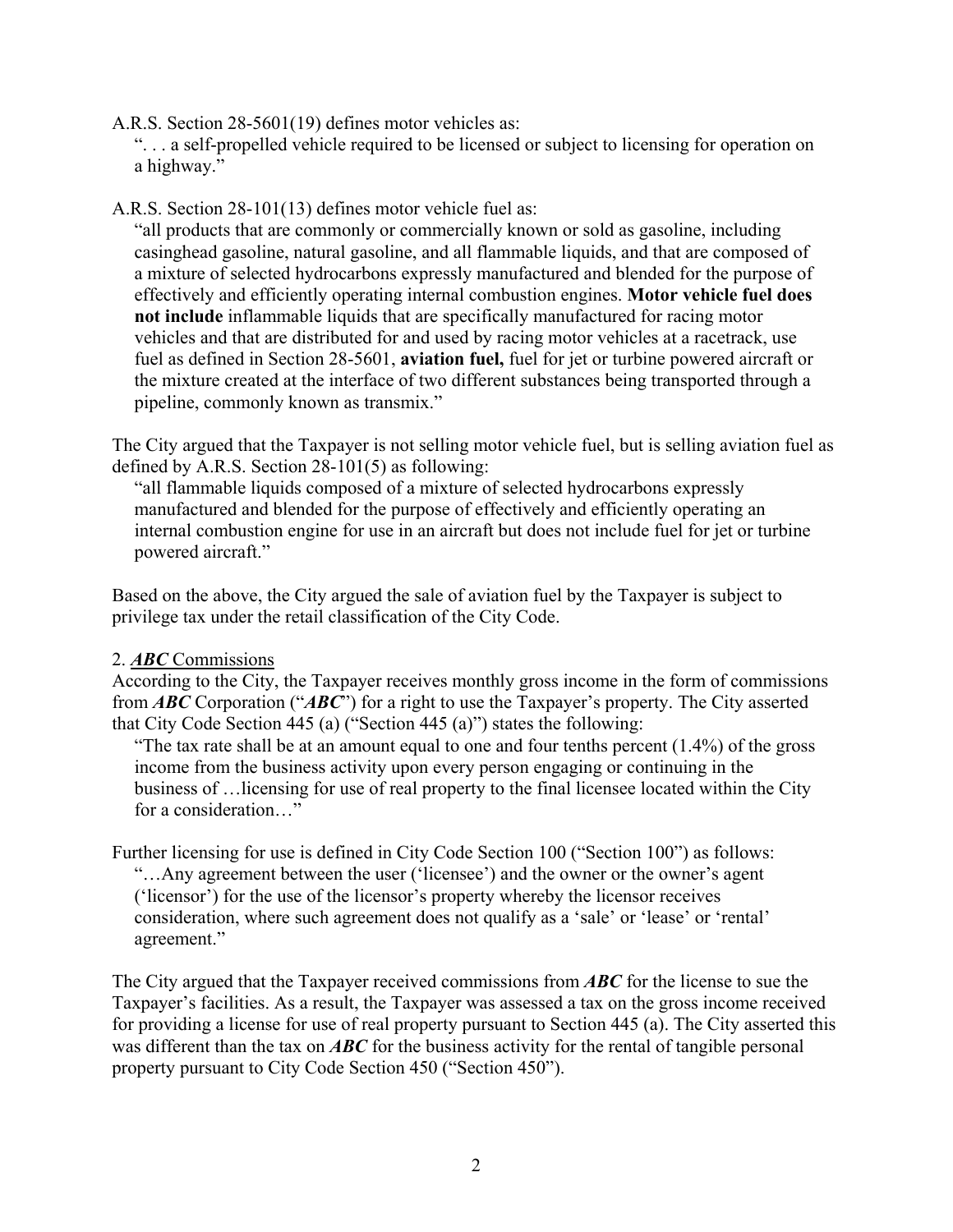## **Taxpayer Position**

## 1. AVGas

The Taxpayer argued that the City had a long-standing policy of not taxing AVGas and is attempting to change that policy in this case without giving fair notice to the Taxpayer. The Taxpayer asserted that the June 2003 Retail Sales brochure ("Brochure") that the City provided to the public indicated that "gasoline sales" are not taxable. The Taxpayer also argued that former City Code Section 6-215 ("Section 215") provided that certain sales of "gasoline", including "gasoline" sold for aircraft were not taxable. The Taxpayer indicated that the City failed to specifically carve out gasoline sold to piston-powered aircraft from its exemption under Section 465(j). The Taxpayer asserted that a reasonable interpretation of Section 465(j) is that the City has imposed a tax only on retailers of fuel for jet aircraft and for turban powered aircraft. The Taxpayer argued that if the City had intended to tax sales of AVGas used in pistonpowered aircraft, the City should have spoken more clearly. The Taxpayer asserted that tax statutes are strictly construed against taxing authorities.

### 2. *ABC* Commissions

According to the Taxpayer, *ABC* does not have an "exclusive right" to any "specific area" within the Taxpayer's facility. The Taxpayer asserted that for privilege tax purposes, *ABC* is not a tenant but is a mere licensee. The Taxpayer indicated that in exchange for a license, *ABC* pays the Taxpayer a commission on the automobiles rented by *ABC*. The Taxpayer argued that the City had already collected a privilege tax on all of the commissions paid by *ABC* to the Taxpayer. The Taxpayer asserted that the City's position would result in the City imposing two privilege taxes on the same transactions. The Taxpayer argued this would result in transactions being double taxed by the City.

### **ANALYSIS**

### 1. AVGas

We find the Taxpayer's sale of the AVGas would be the business activity of engaging in the business of selling tangible personal property at retail. Section 465(j) does provide for exemption of "sales of motor vehicle fuel and use fuel which are subject to tax imposed under the provisions of Article I or II, Chapter 16, Title 28, Arizona Revised Statutes …" We concur with the City that Section 101(31) specifies that motor vehicle fuel does not include aviation fuel. Accordingly, we must conclude that the sale of the AVGas does not fall within the exemption set forth in Section 465(j). We also would find no evidence to support the Taxpayer's allegation that the City has changed its position on the taxability of gas. A careful reading of old Section 215 leads us to conclude that AVGas was also taxable under Section 215. While the Taxpayer argued that they had detrimentally relied on some of the City brochures and statutes, we could find no evidence of any such reliance. In fact, the Taxpayer made a determination that the AVGas was exempt from State taxation and simply concluded that it was also exempt from City tax without checking with the City or the City statutes/regulations. Accordingly, we must deny the Taxpayer's protest of the City's assessment on the sale of AVGas.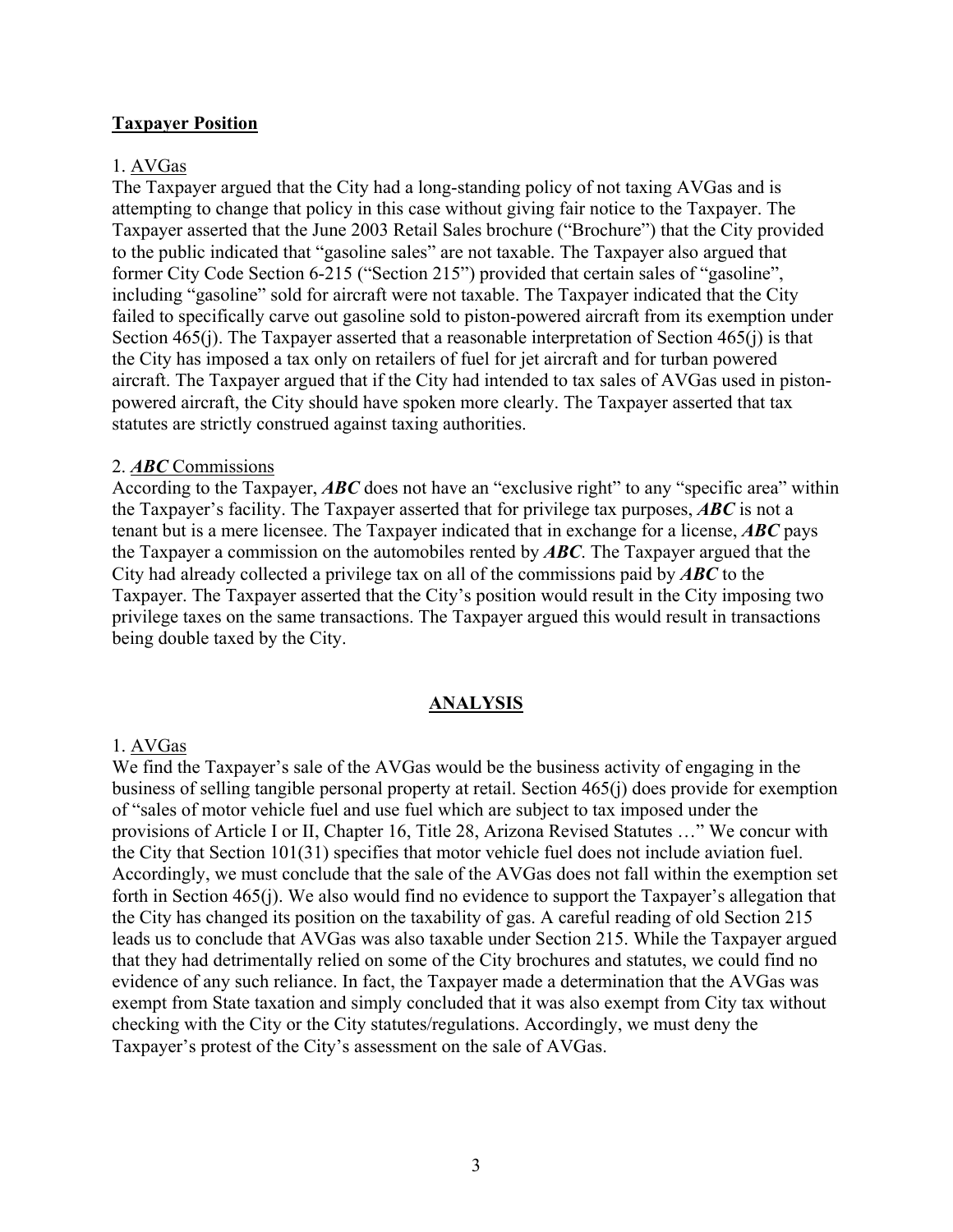## 2. *ABC*

The commissions paid to the Taxpayer by *ABC* were taxable as income from the activity of licensing for use pursuant to Section 445(a). Based on the evidence presented, *ABC* may also charge City tax on the same income, which is included in the itemized customer bill within a category entitled "City Fee". *ABC* collects City rental tax on that income. Anytime the same monies are taxed by the same entity twice, we are concerned with possible double taxation. The Taxpayer made it clear that there was no agency relationship with *ABC*. It is also clear that a ABC customer never sees a charge for the Taxpayer but simply a charge entitled "City Fee". If this were truly a case of "double taxation", we would expect to see the Taxpayer commission itemized to the *ABC* customer and a Section 445(a) City tax charged on that itemized commission. That does not occur in this case. We conclude that *ABC* has included the Taxpayer commission as part of its rental price to the *ABC* customer and then charged a City rental tax. That is a separate and distinct tax from the City tax on the licensing for use income of the Taxpayer. As a result, there was no double taxation and the Taxpayer protest of this item should be denied.

### 3. Catering/Restaurant

The City assessed the Taxpayer for additional taxes in the amount of \$15,425.52 for restaurant/catering income pursuant City code Section 455 ("Section 455"). Subsequently, on August 13, 2004, the City revised its assessment and removed the tax assessment on the restaurant/catering income. Accordingly, the Taxpayer's protest of the tax assessment on the restaurant/catering income is granted.

# **FINDINGS OF FACT**

- 1. On March 31, 2004, the Taxpayer filed a protest of a tax assessment made by the City.
- 2. After review, the City concluded on April 15, 2004, that the protest was timely and in proper form.
- 3. On April 20, 2004, the Hearing Officer ordered the City to file a response on or before June 4, 2004.
- 4. On June 2, 2004, the City filed a response to the protest.
- 5. On June 4, 2004, the Hearing Officer ordered the Taxpayer to file any reply on or before June 25, 2004.
- 6. On June 16, 2004, a Notice was issued setting the matter for hearing commencing on July 22, 2004.
- 7. On July 23, 2004, the Taxpayer filed a reply.
- 8. On July 9, 2004, a Notice was issued rescheduling the hearing commencing on August 9, 2004.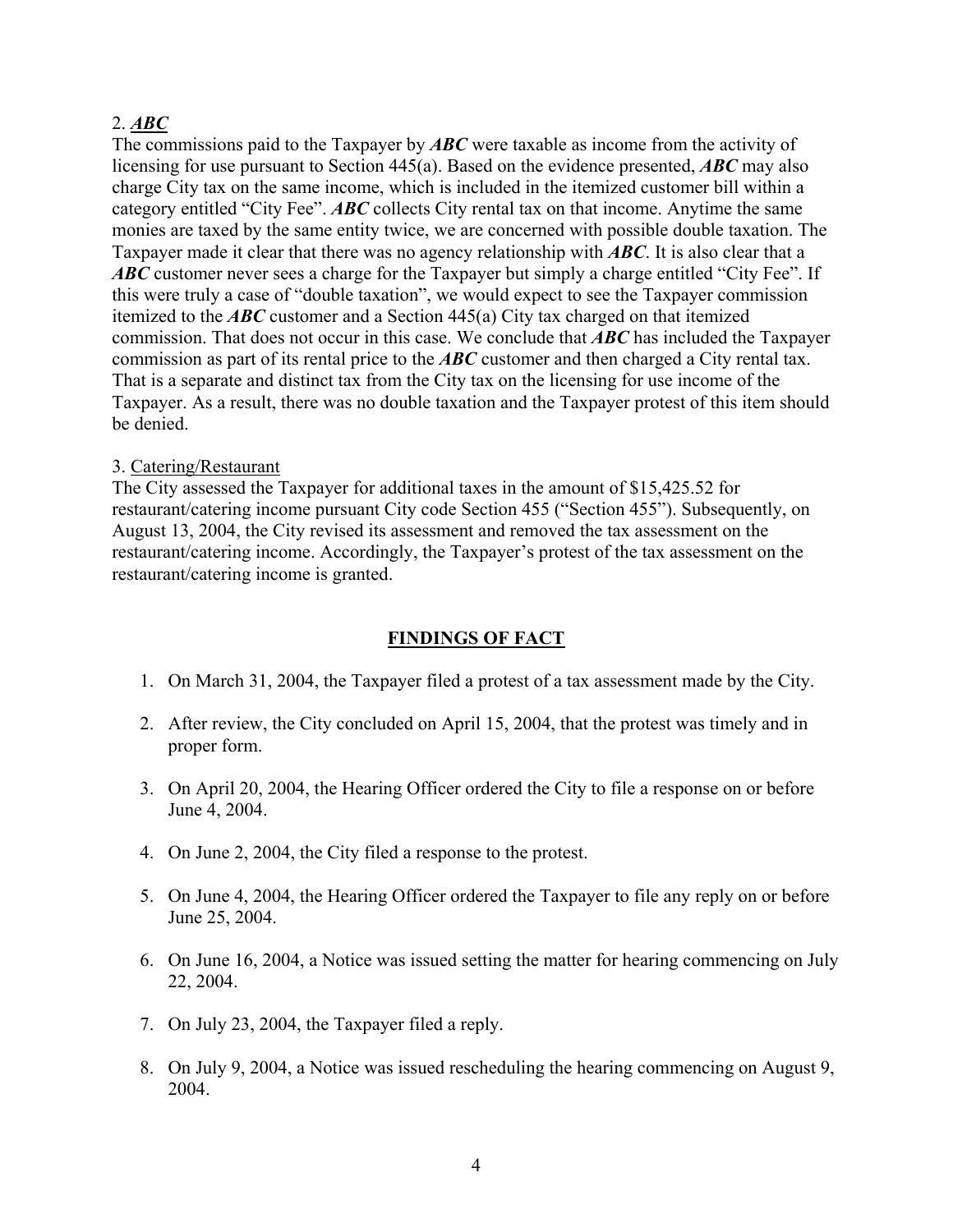- 9. On July 27, 2004, the Taxpayer requested the hearing be continued.
- 10. On July 30, 2004, the Hearing Officer granted the requested continuance.
- 11. On August 11, 2004, a Notice was issued rescheduling the hearing commencing on September 28, 2004.
- 12. On August 13, 2004, the City issued a revised assessment.
- 13. On September 9, 2004, the Taxpayer indicated they had no objection to the City removing the restaurant/catering issue from the assessment.
- 14. Both parties appeared and presented evidence at the September 28, 2004 hearing.
- 15. On September 29, 2004, the Hearing Officer indicated the record was closed and a written decision would be issued on or before November 12, 2004.
- 16. On March 5, 2004, the City issued an audit assessment against the Taxpayer for the period October 1999 through March 2003.
- 17. The City assessed the Taxpayer for taxes due in the amount of \$97,039.33 plus interest.
- 18. On August 13, 2004 the City revised its assessment for taxes due in the amount of \$82,681.77 plus interest.
- 19. During the audit period, the Taxpayer sold AVGas, for use in piston-powered aircraft, at retail.
- 20. During the audit period, the Taxpayer received monthly gross income in the form of commissions from *ABC* for a right to use the Taxpayer's property.
- 21. The Brochure that the City provided to the public indicated that "gasoline sales" are not taxable.
- 22. During the audit period, *ABC* included the Taxpayer's commissions in a category of costs entitled "City Fee" charged to the *ABC* rental customers.
- 23. There was no agency relationship between the Taxpayer and *ABC*.
- 24. The Taxpayer did not rely on any City brochures and/or City statutes regarding the taxability of the sale of AVGas at retail.
- 25. The Taxpayer made a determination that the AVGas sales were exempt from City tax based on the sales being exempt from State taxes.